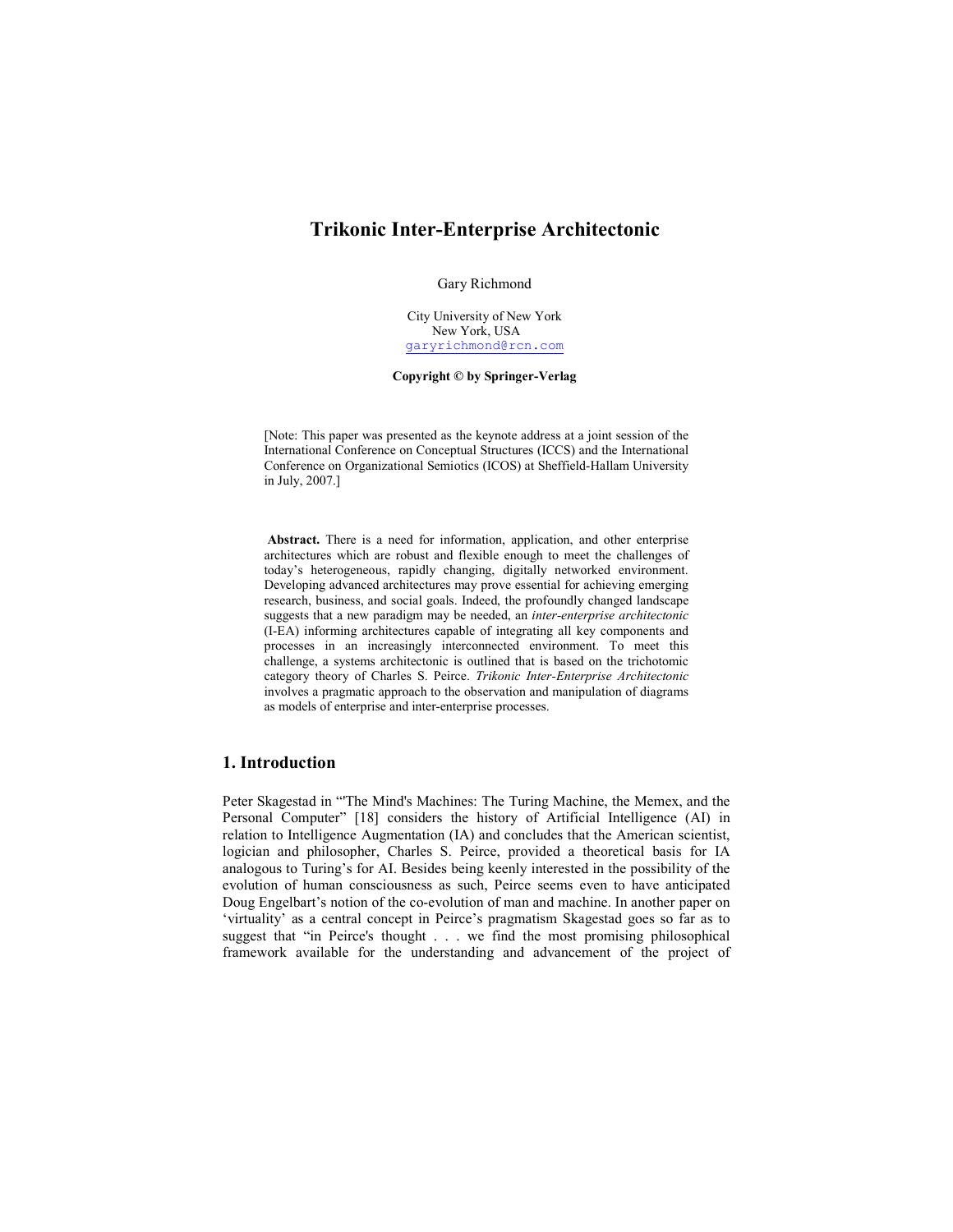$\overline{a}$ 

augmenting human intellect through the development and use of virtual technologies"<sup>1</sup> [19].

Whatever the exact intellectual genealogy of the AI-IA connection may prove to be, there can be little question that in our digital networked era there appears to be a marked interpenetration of "man and machine" at least in the sense that it has become something of a truism that information technology is having a significant impact on our personal and professional lives, especially by profoundly influencing the structure and functioning of many organizations and institutions. For example, most large enterprises are to some extent already infra-structurally distributed computing systems. Meanwhile a new ecosystem of "pervasive networks, reusable services, and distributed data" [28] is changing the way nearly all enterprises operate in a deeply networked environment. In addition, the ubiquitousness and power of the internet has brought about a substantial increase in the participation of consumers of information through web-based services. Looking creatively to the future, evolving networks seem even to have the potential for catalyzing the growth of new forms of cross-disciplinary research and new models of inter-enterprise collaboration such as are implied by the idea of a Pragmatic Web [3, 4, 17]. New architectures may be needed in order to help guide the creation of the conditions which would allow for enterprise and, in particular, inter-enterprise endeavors to respond quickly and creatively to difficult challenges and fresh opportunities in a highly volatile environment. It is likely that in the future IT researchers and technologists will need to work closely with business leaders and other decision makers to more fully integrate the technical and semantic aspects of nets with the purposes of the users of these technologies.

Many businesses and other enterprises are finding that a good deal of what they are providing today is 'services' dependent on information technologies [7]. It has been suggested that because of this service orientation we will need more than ever to "apply technology, engineering and disciplined thinking and design to the people aspect of businesses" [27]. For the business sector *service oriented architecture* (SOA) has been a creative response to the new context, while even those at the forefront of SOA development have had to admit that much remains to be done. For example, SAP acknowledges, in consideration of its own Enterprise Services Architecture (ESA) which is meant to be a "blueprint for how enterprise software should be constructed to provide the maximum business value," that "the current state of the art is a long way from ESA" [28]. To move things forward a new architectural paradigm may be needed, one affording overarching design principles for creating and assembling all components in a landscape involving myriad diverse distributed users in a wide variety of inter-connected activities. Such a model would be in effect a veritable *inter-enterprise architectonic* (I-EA) capable of guiding the development of powerful new architectures for bringing about the coherence of all key components, processes, and user functions in, especially, large-scale projects involving several enterprises and perhaps hundreds of thousands of users when we include—as we now must—digitally connected customers and clients.

<sup>1</sup> Skagestad notes, however, that for Peirce "reasoning in the fullest sense of the word could not be represented by an algorithm, but involved observation and experimentation as essential ingredients" [19].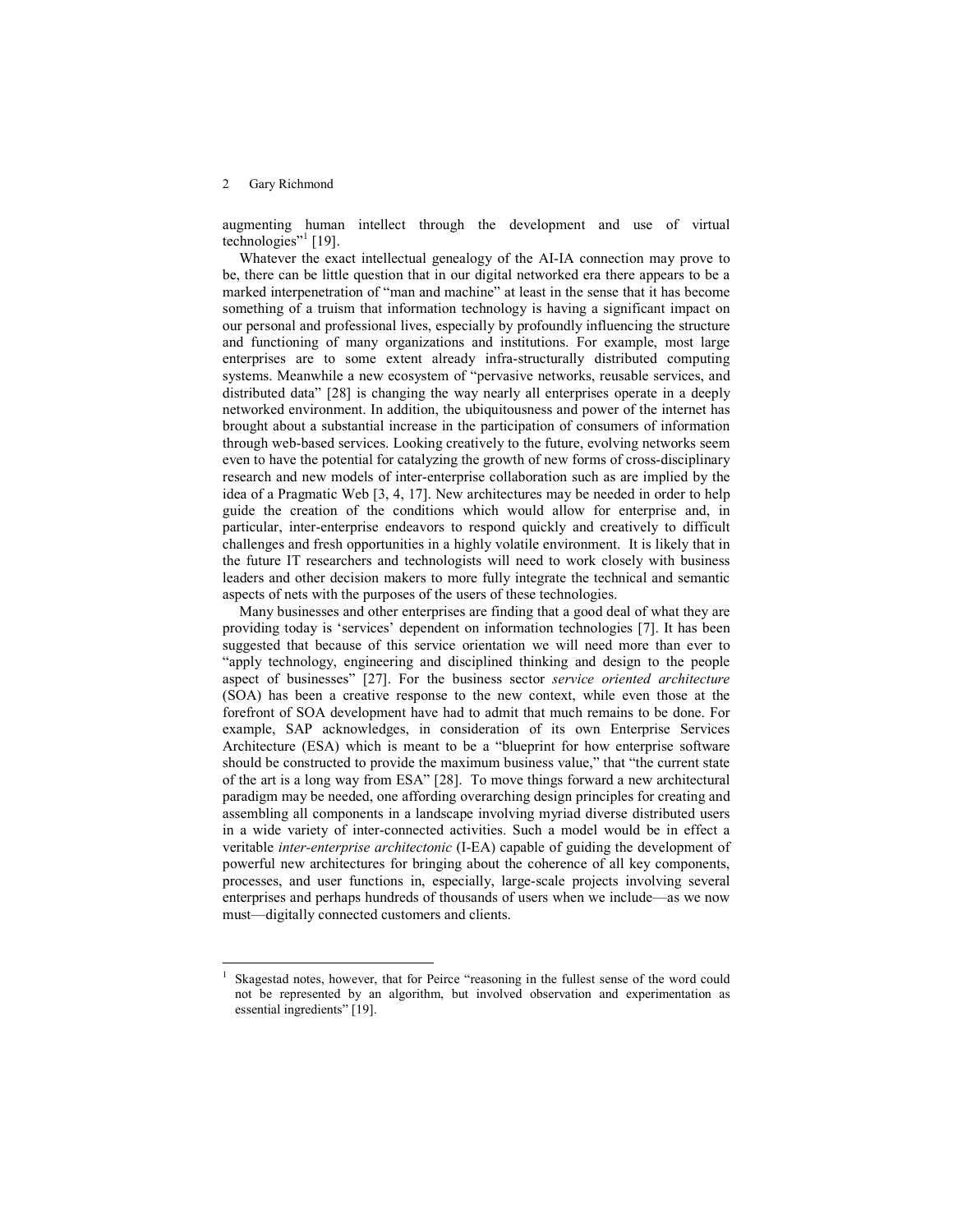#### Trikonic Inter-Enterprise Architectonic 3

The architectonic to be discussed here is based on Peirce's *trichotomic category theory* and in the present case involves the creation and observation of diagrams of the pertinent *patterns of processes* factoring into the functioning and growth of especially inter-connected enterprises. In [14] we outlined a diagrammatic approach to the category theory of Peirce, *Trikonic,* as a more iconic representation of his science of *Trichotomic*, an applied science with considerable untapped potential to contribute to the development of new models and architectures needed in all fields. *Trikonic* is developed here in the direction of a type of tricategorial *vector cycle analysissynthesis* employing diagrams of key structures and processes important to enterprise and inter-enterprise development. At the heart of this approach is the principle that the growth of ideas in complex systems is facilitated by individual and group diagram observation and manipulation, potentially eliciting novel approaches and strategies for stimulating in particular inter-enterprise projects and partnerships. Here we will expand the argument made in [15] that diagram observation supports domain and cross-domain analysis and, going beyond analysis, tends towards the synthesis of the patterns and structures needed for project and enterprise development.

Architectures that are fully responsive to tomorrow's landscape will allow for flexible and rapid system modifications addressing changing enterprise and interenterprise goals and requirements. It will be argued that *trikonic architectonic* could contribute to the development of architectures powerful and flexible enough to meet this challenge, moving beyond building collections of infrastructural functionality towards conceiving entire inter-enterprise ecosystems architectonically. Section 2 examines Peirce's *systems architectonic* built on his category theory and explicated in his semeiotic. The system of his *classification of the science*s is considered as a preliminary but significant step in a tricategorial analysis with implications for crossdisciplinarity in today's networked landscape. Section 3 shows how trikonic offers a "more iconic" approach to Peirce's trichotomic analysis. Section 4 considers how trikonic might assist in the development of the kinds of inter-enterprise architectures which will be needed in the future. Building on this foundation *Trikonic Inter-Enterprise Architectonic* ( $\triangleright$ \*k I-EA) is outlined. Section 5 introduces a variety of *vector cycle analysis-synthesis* involving the creation, observation, and manipulation of design templates for analyzing possible structures and strategies, patterns and processes involved in distributed settings such as inter-enterprise partnerships. Section 6 concludes with prospects for the future.

### **2. Architectonic developed tricategorially**

Few thinkers have emphasized what might be termed systems architectonic more than C.S. Peirce [10, 11]. His essentially trichotomic *classification of the sciences* (to be discussed below) represents one important facet of his architectonic thinking. The classification has been acknowledged as not only a significant contribution to the philosophy of science, but as anticipating contemporary cross-disciplinarity,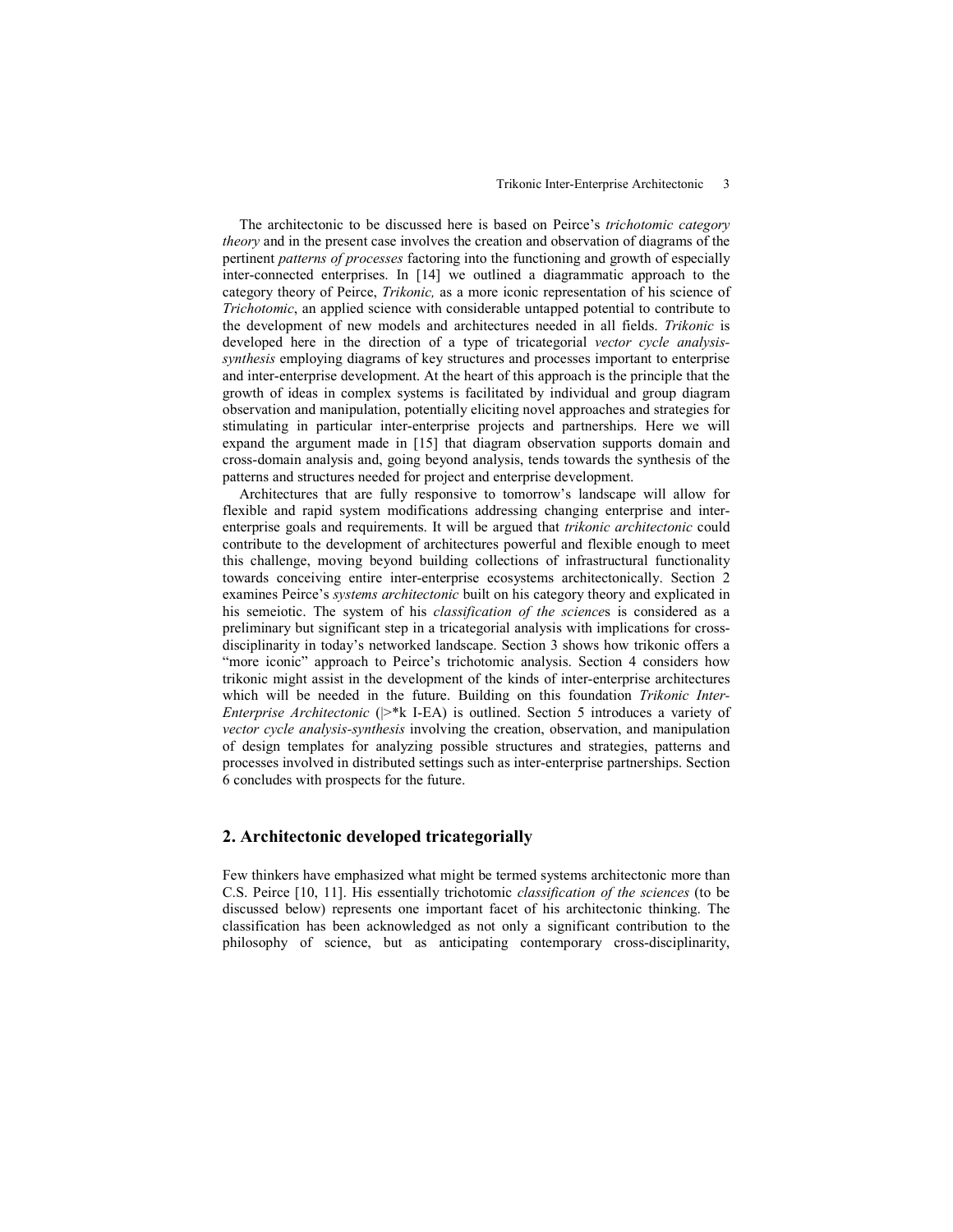$\overline{a}$ 

especially regarding the sharing of methods<sup>2</sup> in inter-disciplinary inquiry [10]. Peirce holds that "systems ought to be constructed architectonically" [CP 6.9] and, indeed, his widely influential *philosophical pragmatism* is itself both a product of and a moment in his vast trichotomic architectonic. The very first trichotomy of his classification schema is a structural division into three grand sciences: *science of discovery* (pure, theoretical science), *science of review* (including philosophy of science and the classification itself), and practical science (that is, applied arts and sciences).

But turning now to the main focus of this section, within discovery science the third and final normative science, logic as semeiotic, itself has three divisions culminating in *methodology* (which Peirce also refers to as *methodeutic* or *pure rhetoric*). At the heart of his methodology is the marriage of the *pragmatic maxim*<sup>3</sup> with the tripartite structure of inquiry, namely, *abduction* of a hypothesis, *deduction*  of the implications of the hypothesis for testing, and *induction* in the sense of an actual experimental testing. Thus we see the architectonic genesis of Peirce's pragmatism: *"Pragmatism was … designed and constructed … architectonically … [so that] in constructing [it] . . . the properties of all indecomposable concepts were examined [respecting] the ways in which they could be compounded"* [CP 5.5]. The grounds of these "indecomposable concepts" are *universal categories* of possible objects of thought: "*Peirce found three which he came to call Firstness, Secondness, and Thirdness … [T]he definition of such concepts is the first step in erecting an architectonic philosophy"* [11].

<sup>2</sup> Peirce comments that that "which constitutes science . . . is not so much correct conclusions, as it is a correct method. But the method of science is itself a scientific result" [CP 6.428].

<sup>&</sup>lt;sup>3</sup> "C. S. Peirce's Pragmatic Maxim is that one best clarifies a conception by representing it in terms of conceivable experience on which the conception's truth would have some conceivable practical bearing" [26].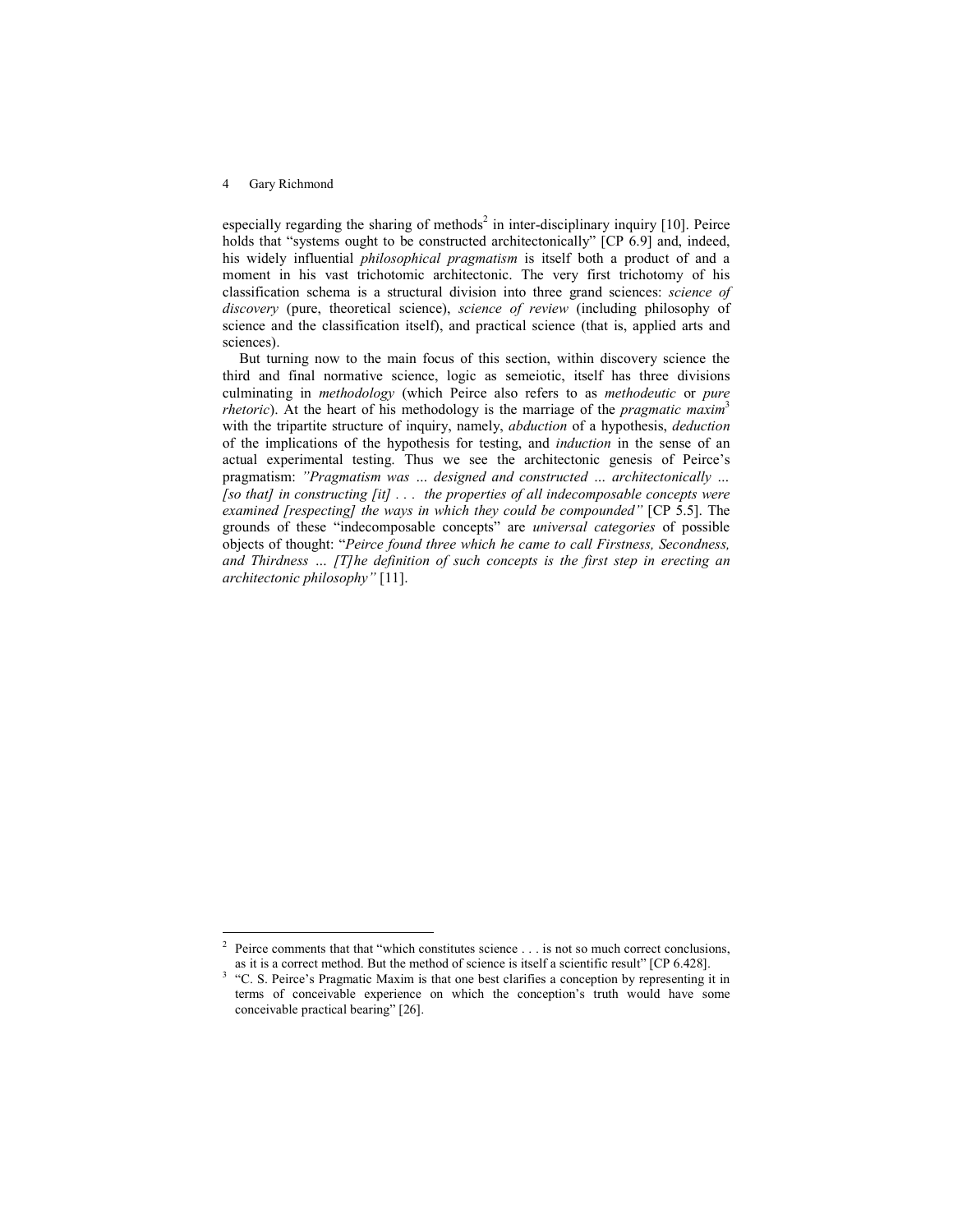

**Fig. 1.**

Firstness (1<sup>ns</sup>) may be characterized as *qualitative possibility* (something "may be"), secondness (2<sup>ns</sup>) as *actuality*, that is, existential action-reaction ("something exists"), and thirdness  $(3^{ns})$  as *mediation* bringing the other two into 'lawful' relationship; and it is by its 'lawfulness'—that is, by the tendency to take regular habits which can express themselves intelligibly *in futuro*—that 3<sup>ns</sup> is able to mediate between  $1^{ns}$  and  $2^{ns}$  (see Fig. 1).

Models built on such simple and essentially mathematical ideas could have significant implications for intellectual/cultural evolution as providing templates which might persist, 'reproduce', and then be combined and recombined, modified and 'manipulated' in ways potentially contributing to the generation of emergent phenomena such as creative solutions to significant institutional and organizational problems. This is so because such models allow us to "look for the same phenomena in different contexts [in order to] separate features that are always present from features that are tied to context" [8]. Peirce constructs his entire systems architectonic (including his vast semeiotic) upon his three categories, admittedly "conceptions so very broad and consequently indefinite that they are hard to seize and may be easily overlooked" [CP 6.32]. In his view science is essentially trichotomic: 'First science' in science of discovery, *mathematics,* has three divisions (finite collections, infinite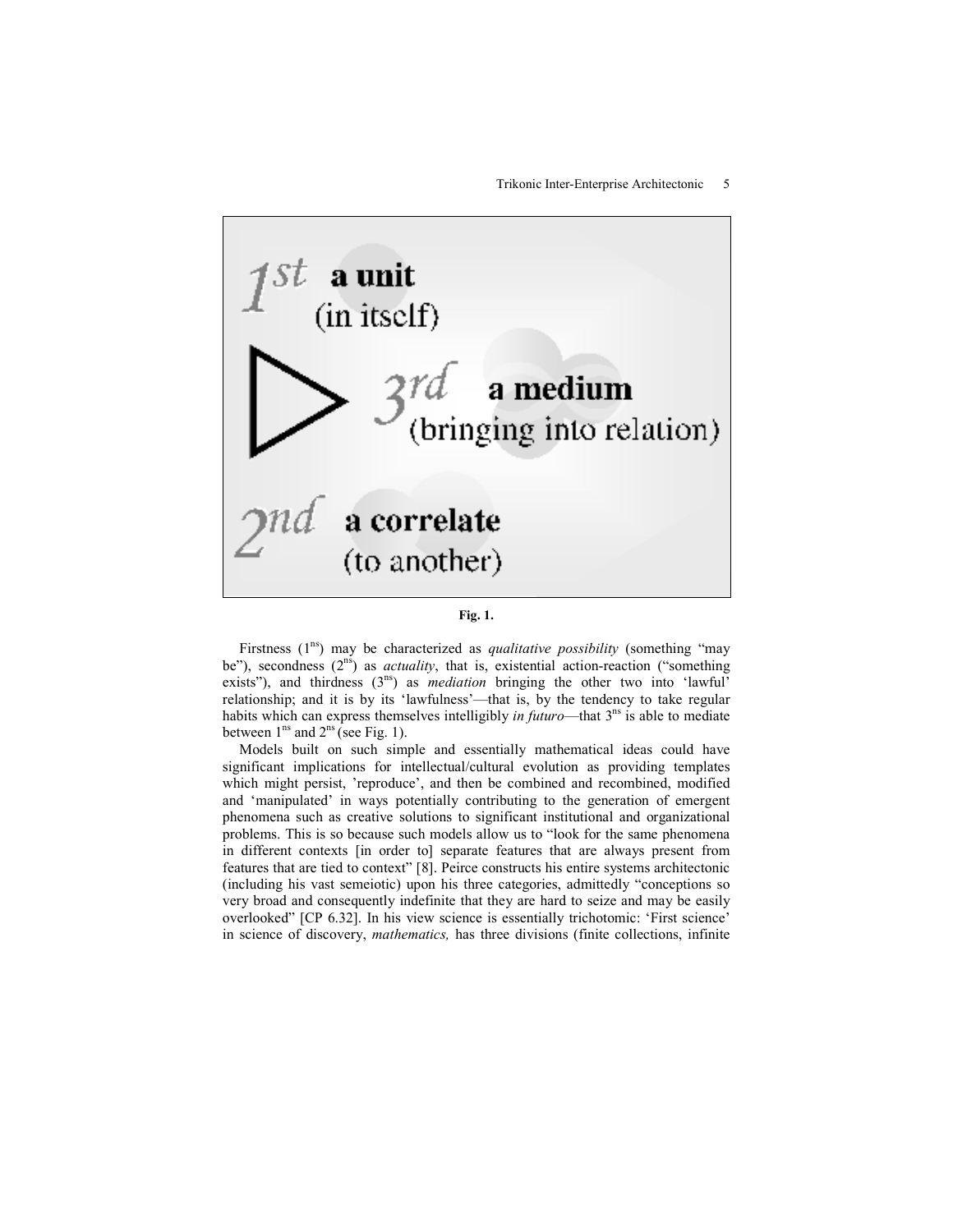$\overline{a}$ 

collections, true continua); 'second science', *cenoscopic philosophy*<sup>4</sup> , involves three sciences (trichotomic *phenomenology*, the three *normative sciences* of theoretical esthetics, practics, and logic as semeiotic, and lastly a scientific *metaphysics*); 'third science' includes all the physical and psychical *special sciences*, themselves arranged trichotomically (as descriptive, classificatory or nomonological) All the above trichotomies represent *tricategorial relations* and not mere triadic groupings. Retrospectively, a trichotomic structure can be seen at the very beginning of science in the mathematics of logic as a kind of *mathematical valency theory* in consideration of "the simplest mathematics" viewed in light of Peirce *reduction thesis*<sup>5</sup>. However, the three categories are first *observed* in phenomenology where the character of each is experienced *as such*, that is, in its firstness. Significantly, Peirce's vast trichotomic classification is arrived at through a kind of diagram observation, a topic we turn to next.

### **3. Trikonic is "more iconic" than Trichotomic**

Stjernfelt [23] distinguishes two complementary notions of *iconicity* in Peirce's analysis, the *operational* and the *optimal*. These ideas are tied to Peirce's movement towards an *extreme realism* which includes 'real possibilities', what he calls 'wouldbes' in the sense that they would be realized in the future if certain conditions were brought about favoring their emergence. The *operational criterion* involves not only the idea that an icon resembles its object in any given diagram, but also the somewhat surprising notion that the construction of a kind of diagram is involved in virtually *all*  reasoning. Most important for the thesis of this paper is the principle that through a certain kind of diagram observation and manipulation we may obtain *new* information.

As valuable as this operational conception is, Peirce concludes that it results in too broad a definition of iconicity for certain purposes. For example, in logic the alpha and beta parts of Peirce's *existential graphs* (EGs) are strictly equivalent to propositional logic and first order predicate logic respectively. Yet Peirce, who in fact earlier invented the linear version of these logics<sup>6</sup>, found his graphical form, EGs, to be "more iconic" than the linear one. The concept of *optimal iconicity* emphasizes the observation of *graphical diagrams* optimally suited to visually displaying pertinent relationships. Exercising "careful probing, moving back and forth between conditions and phenomena," through diagram observation we can see existent patterns, and through diagram manipulation may even begin to provoke emergent patterns of relationship [8].

<sup>4</sup> Cenoscopy is "philosophy, which deals with positive truth . . . yet contents itself with observations such as come within the range of every man's normal experience" [CP 1.241n1].

<sup>5</sup> The reduction thesis holds "that all higher order polyads can be reduced to triads; conversely, all higher order polyads can be constructed from triads" [11]. It has been given a strict mathematical proof in [2].

<sup>&</sup>lt;sup>6</sup> Peirce was the first to invent a 'symbolic logic" although he is rarely credited with it [20].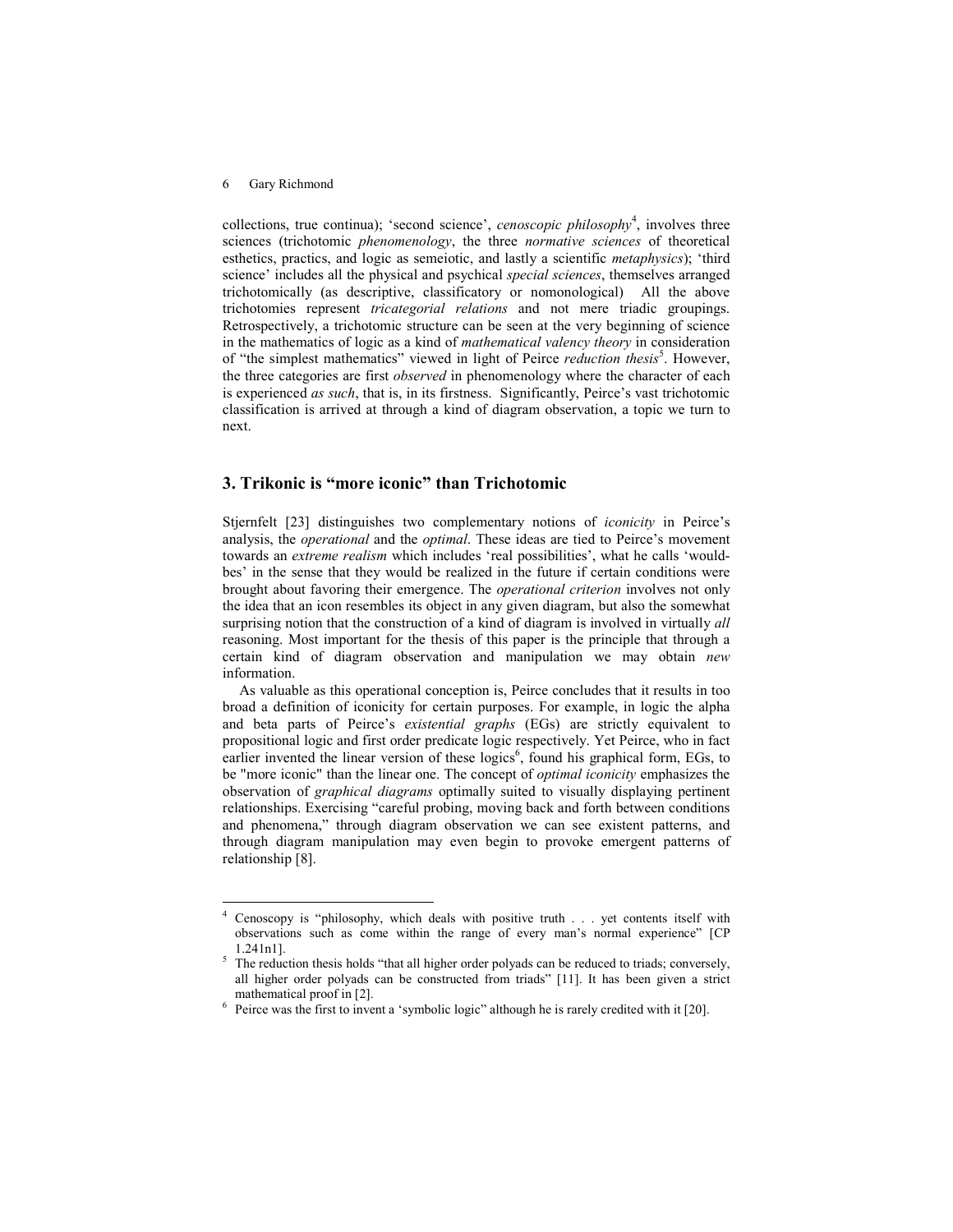According to Peirce one of the essential things one needs to observe in considering the construction of a scientific architectonic is the relations of the various disciplines to each other. For Peirce this is developed as a classification of the sciences, something which he worked on over several decades as a *natural classification* in which the various sciences are observed as "the actual living occupation" of groups of people following some particular research goal and using unique methods, procedures, manners and devices of observation [10]. Beyond domain specific problems, Peirce held that one field can stimulate another toward solving its own seemingly intractable problems. Indeed entire branches of science can participate in this mutual stimulation as when, for example, *pure research science* lends its principles to the *special* and *applied sciences* which, in turn, "incessantly egg on researches into theory" [CP 7.72].

Following Comte, Peirce organizes the sciences so that those earlier in the classification offer *principles* for those which follow, while those occurring later in the schema provide *examples and cases* for the former [CP 1.180]. The so-called "perennial classification" represents Peirce's final view as to the structure of the scientific enterprise taken as a whole [9]. While in some ways linear outlines of the classification<sup>7</sup> articulate the most general features of Peirce's systematic architectonic, they are of somewhat limited value in offering but an abstract and, as it were, static view of the structure of science. Trikonic diagrams can reveal significant tricategorial relations such as those obtaining in this diagram string of one thread of science of discovery culminating in Peirce's 10-adic classification of signs (see Fig. 2).

 $\frac{7}{7}$  See, for example [1].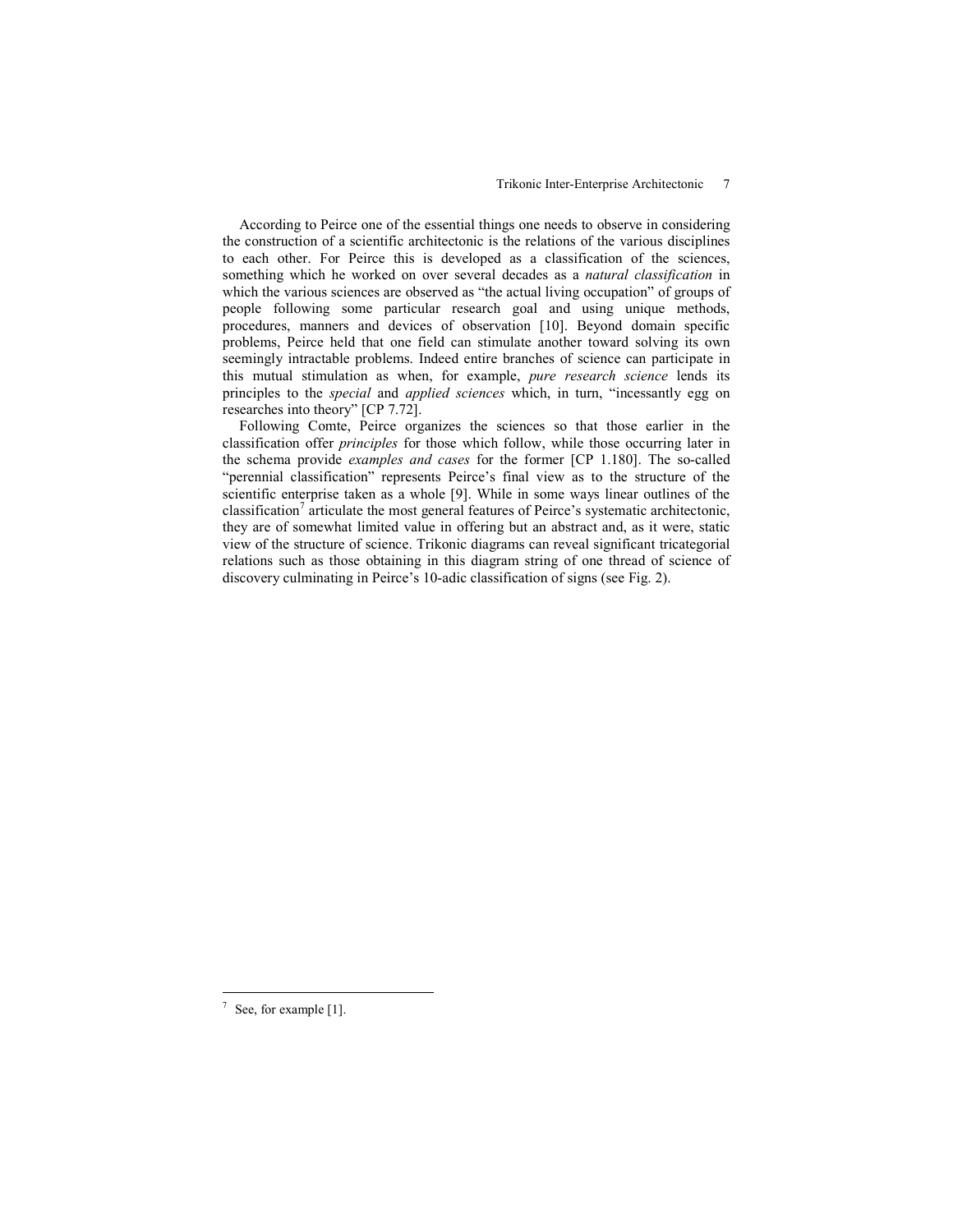

**Fig. 2.**

# **4. Trikonic Inter-Enterprise Architecture (|>\*k I-EA)**

"More iconic" approaches to knowledge representation such as Existential Graphs (EGs), Conceptual Graphs (CGs), and *Trikonic* (|>\*k) may prove especially helpful in offering 'relational perspicuity' in that one *directly observes* the relationship. Contemporary technology has the capability of building tools for distributed diagram creation, observation and manipulation (in conjunction with consensus seeking and report authoring tools) which could lead to rich and, as it were, 'fractal-like' analysis of the categorial relationships important within an enterprise or research project. Observing and manipulating genuine tricategorial relations important to the structure and function of collaborative projects could influence the very evolution of the systems involved.

Since they articulate the ways in which the various components of a system are organized and integrated, all large scale enterprises have implicit and typically explicit architectures representing structures and processes important to successful functioning and growth. What appears to be increasingly needed is architecture capable of catalyzing rapid modification of the system for addressing emergent goals and requirements. Our networked era requires subtle and complex (but also 'userfriendly') architectures modeling overarching design for cohesion and coherence of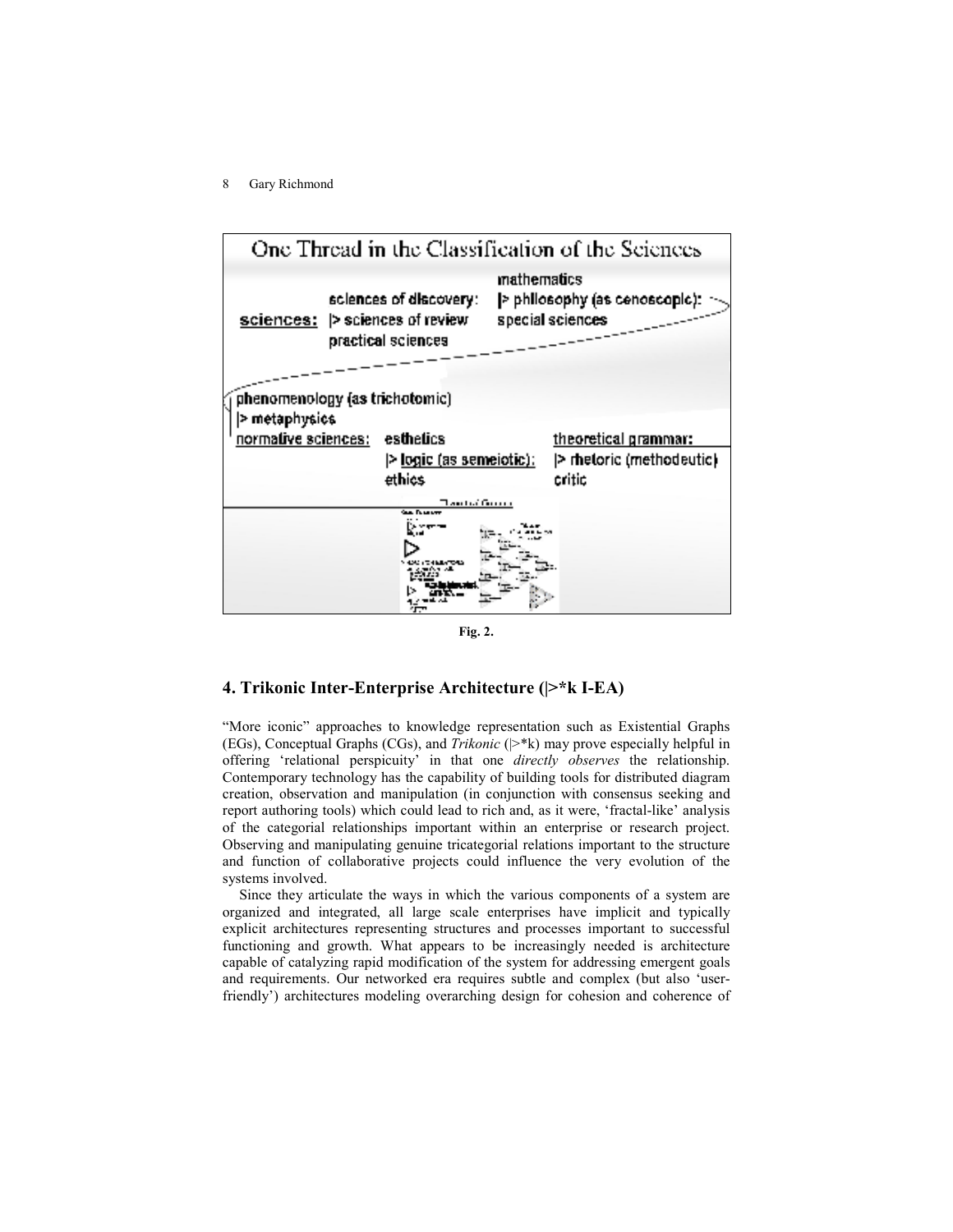all systems as these relate to users. New architectures might help guide the conception, design, and assemblage of all components of an enterprise's superstructure. Some have even suggested that it may be that the success of complex inter-enterprise operations will increasingly depend on robust architectures being efficiently and effectively envisioned, designed, and strategically employed [24]. Ultimately architecture should be able to fully analyze the fundamental structures, components, roles and significant relationships involved in enterprise systems. This structural knowledge can then assist in redesigning and reintegrating systems to meet—and "on the fly" as it were—new goals and requirements, becoming a kind of 'evolutionary architectonic' catalyzing the growth of emerging technologies, processes, business strategies, and so forth.

To create, develop, test, and implement such an architectonic will undoubtedly require leadership willing to communicate the vision of a common framework encapsulating the processes of all domains yet focusing on the goals of the enterprise as a whole [24]. It would seem especially important to achieve a balance between the vision of those leading such a paradigm shift and the design specialists working creatively from their individual and domain expertise. This is but one of the many challenges to developing and deploying an I-EA capable of integrating complex systems in an evolving inter-enterprise context. Yet whether we consider an individual enterprise or an inter-enterprise system-of-systems, the evolution of any overarching system will require understanding the principles governing the architecture of *all* its systems and those to which it stands in relation. While even the analysis of this is clearly no small task, the creation and deployment of the requisite design and development tools presents an even greater challenge.

*Trikonic I-EA* represents a conceptual structure with the potential for developing methodologies and integrated artifacts for modeling critical enterprise and interenterprise activities analyzed in terms of their significant tricategorial relationships. Relative to the needs outlined above, representations of conceptual knowledge tending to foster inter-enterprise development will connect conceptual modeling, knowledge management, information and web technologies and much else. The task is to develop elegant and effective approaches to integrating the power and efficiency of computers with the creativity and resourcefulness of people, what Douglas Engelbart calls *intelligence augmentation* (IA) [6]. *Trikonic architectonic* is designed so that these two aspects—the human and the computational—may interpenetrate in mutually productive ways. It is thus closely aligned with the conception of an emergent Pragmatic Web [3, 13].

*Trikonic* diagrammatically explicates and vectorially expands *Trichotomic*, Peirce's applied science of tricategorial analysis. While it was originally conceived in the interest of facilitating scientific inquiry and philosophical discourse, it is here directed towards the creation, observation, and manipulation of diagrams of significant relational structures and patterns in complex organizational systems. Yet, however it is employed such diagram observation ought to occasion a moment of applied *critical commonsense*, an idea at the heart of Peirce's theory of inquiry and by which is meant that kind of thinking which finds critical analysis and the development of a thorough going 'reasonableness' essential for real learning—including organizational learning—to occur [5]. Pragmatism strongly suggests that we are more likely to reach agreement when we employ a group observational method, when we "look together"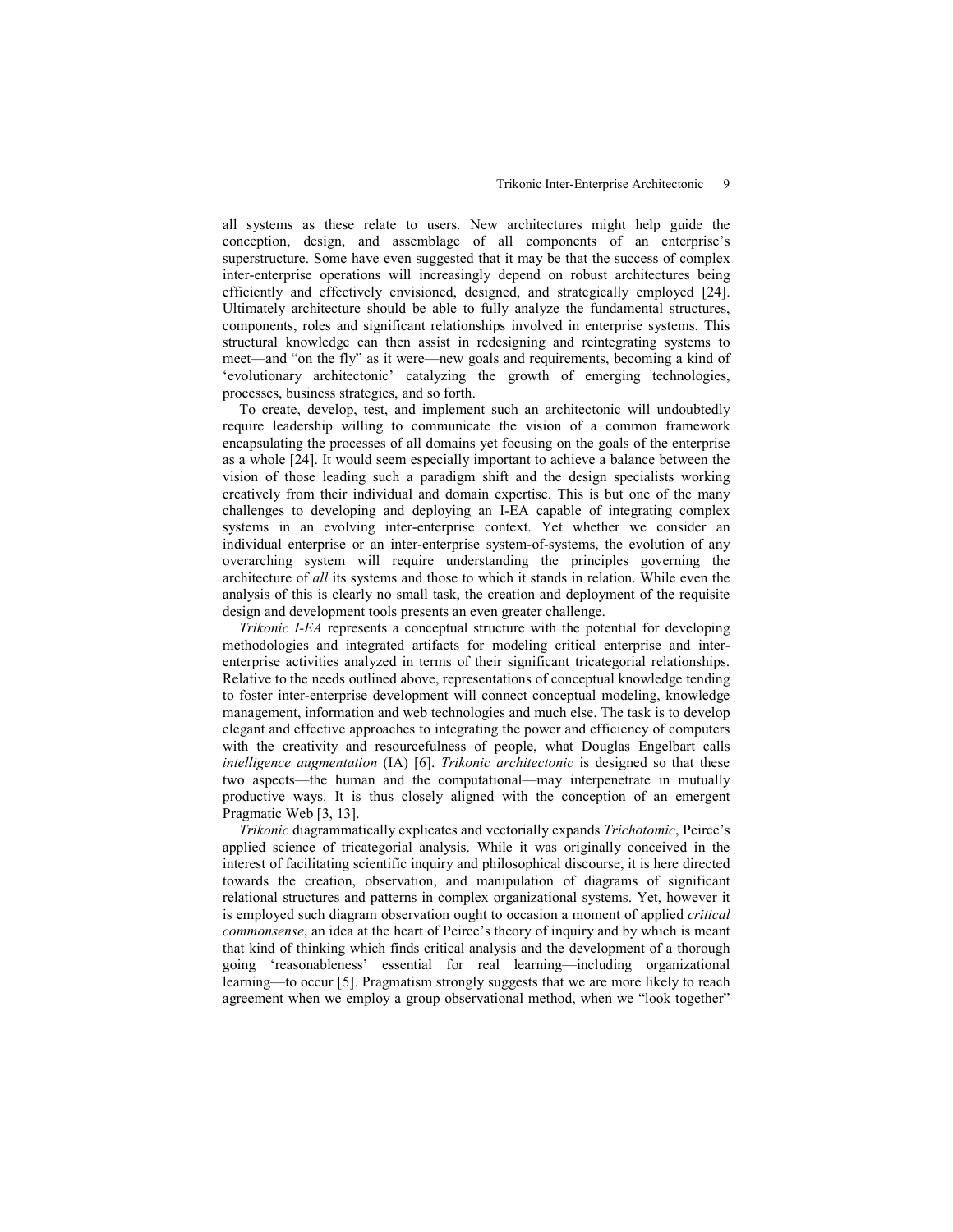at the same data, related patterns, etc., creating and manipulating diagrams of the relationships of the component elements. Naturally diagram observation needs to be accompanied by critical discussions of what participants say can be *objectively* seen there.

A more iconic and thoroughly architectonic approach would also tend to encourage the introduction of new ideas and hypotheses by individuals and teams. It has been suggested [8] that we need models which use if  $\rightarrow$  then rules to assist in creating and designing possible scenarios for emergent phenomena. We need to be able to better "see and manipulate the mechanisms and interactions *underlying* … models, using [our] intuition to move the models into plausible regimes," what Peirce called abduction (or, retroduction to a plausible hypothesis). Diagram manipulation allows participants to explore new, even risky territory and, like a flight simulator, lets them 'push the envelope' without committing themselves to dangerous overt actions. It is certain that introducing such a novel architectural style will require new rules clearly and unambiguously stated as standards for effecting enterprise/inter-enterprise collaboration. Although it is impossible to fully define these standards in advance, SOA-centric companies are tending towards open-standards, portable components, and increased interoperability [13].

### **5. The Telic Vector Cycle for Systems Architecture**

In [15] six *trikonic vectors* were introduced representing movement through possible trichotomic relations<sup>8</sup>, especially as groups and threads of linked tricategorial structure/process relationships. Diagramming patterns involved in processes of potential importance to researchers and organizations is potentially one of the most promising applications of trikonic. This paper introduces the *telic cycle* for modeling enterprise and, in particular, I-E processes. The leading idea here is to bring about "a framework that uses a simple set of architectural artifacts to address the needs of enterprise architecture" [24]. Developing the architecture needed in this complex landscape is non-trivial when one looks at all the aspects and artifacts of analysis, synthesis, design and implementation which need to be considered "all together one after another," such architectures becoming decisive in the sense that the "models become the requirements" [27].

Fingar [7] outlines the inter-enterprise development cycle in a richly imagined scenario from which the following diagrams abstract the key concepts and relationships. There is no way to here represent any of the details which would need to be considered in an actual inter-enterprise development cycle, so that even were they highly abstracted and abbreviated, the elements/activities addressed in each of the six vectorial moments are too multitudinous and too complex to include in a short paper. Therefore the ensuing discussion merely introduces the telic cycle *as such* (the interested reader is referred to the elaborated scenario just mentioned.)

 $\frac{1}{8}$  Trikonic makes much of vectorial permutations of the three categorial relations; there are, of course, six possible paths of movement [12].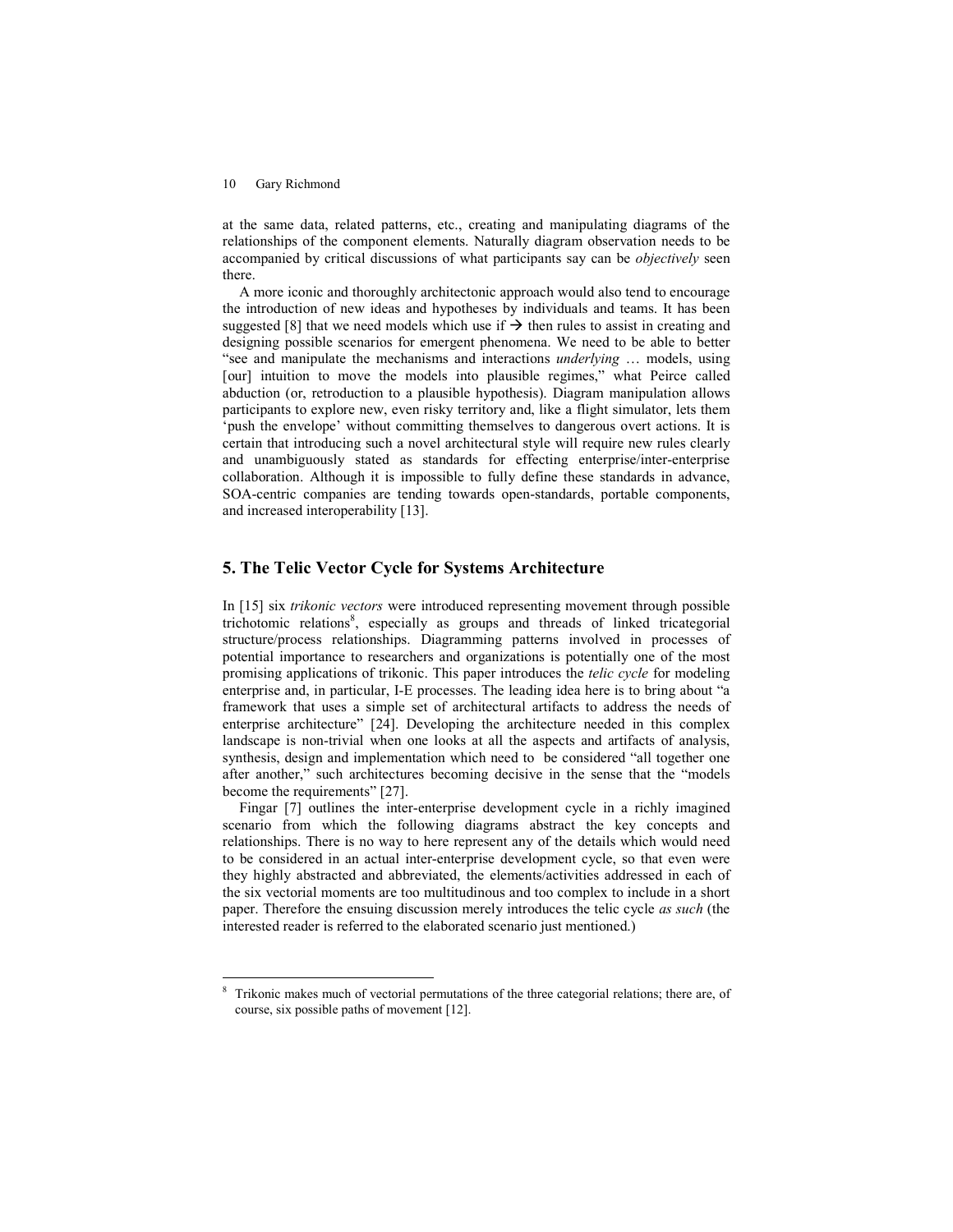The *telic cycle* involves two complementary 'wings' organized in relation to the categorial position at which each of the six trichotomic vectors in the cycle arrives: in a word, the vectors are structured *teleologically*, that is, as to ends (Fig. 3). The first three vectors represent the *problem* side of the cycle, while the remaining three represent the *solution* side. Further, the whole cycle (or parts of it) may and typically would iterate over the life of an inter-enterprise endeavor. Individual trikonic analyses, trikonic group and string analyses, as well as the employment of other vector cycles (such as the *chiral cycle<sup>9</sup>* ) could be employed at appropriate moments in an actual I-E development cycle. Certain activities (such as quality control) should be seen as occurring at many or even every stage of the cycle. The goal of the I-E teleological cycle model is to encapsulate each of the six phases of a development cycle in architectural diagrams observed and manipulated by members of the development team. Only a bare bones framework can be presented here<sup>10</sup>.

10 Elements of the kinds of content to be expected in perhaps most inter-enterprise component-based development cycles following the telic cycle are briefly outlined below [see 7, chapter 7]. It is necessary here to abstract and simplify the important considerations at each phase. In addition, the actual tricategorial relations occurring in each of the six phases must be completely passed over because of limitations of space and the complexity of the topic. Yet, when one considers that, say, **Phase 5**, for example, represents the equivalent of the three categorially distinct stages of a complete inquiry (hypothesis formation, deduction of implications for testing, inductive testing) one may begin to imagine just how much has here been omitted. **Phase 1—Requirements gathering:** In the requirements gathering stage, some important considerations are: What are the roles of and who are the intended users of the proposed system? What access privileges are needed? What are the points of integration between I-E systems and how are these to be integrated? For example, which I-E business processes need to be mapped and for whom in real time? Also, what is to be placed in a repository of use cases binding system development? Finally, the development life cycle steps for quality assurance and testing purposes need to be considered at this phase.

**Phase 2—Analysis:** The most important question of the analysis phase is: What are the functional requirements? In addition there are considerations of the ways in which context level use cases may be elaborated as well as how to best detail specific systems requirements. Another key question is how the logical applications are to be developed.

**Phase 3—Design:** The design phase represents the core of the I-E design process. Its central problem is how to best move from a *problem space* to a *solution space* for both business objects and user interface design. Specific questions include: What functional modules will be most effective? What is the projected flow of operations between functional modules? How do we map analysis models to target platforms? How should deployment models be packaged as reusable components in an I-E environment? What are the possible effects of user task requirements on the applications flow? Graphics and usability groups need to create prototypes relating to user experience. When can the object model and design be finalized and the

<sup>&</sup>lt;sup>9</sup> The *chiral vector cycle* is introduced in [15] and was employed in the analysis of a software engineering problem in [21].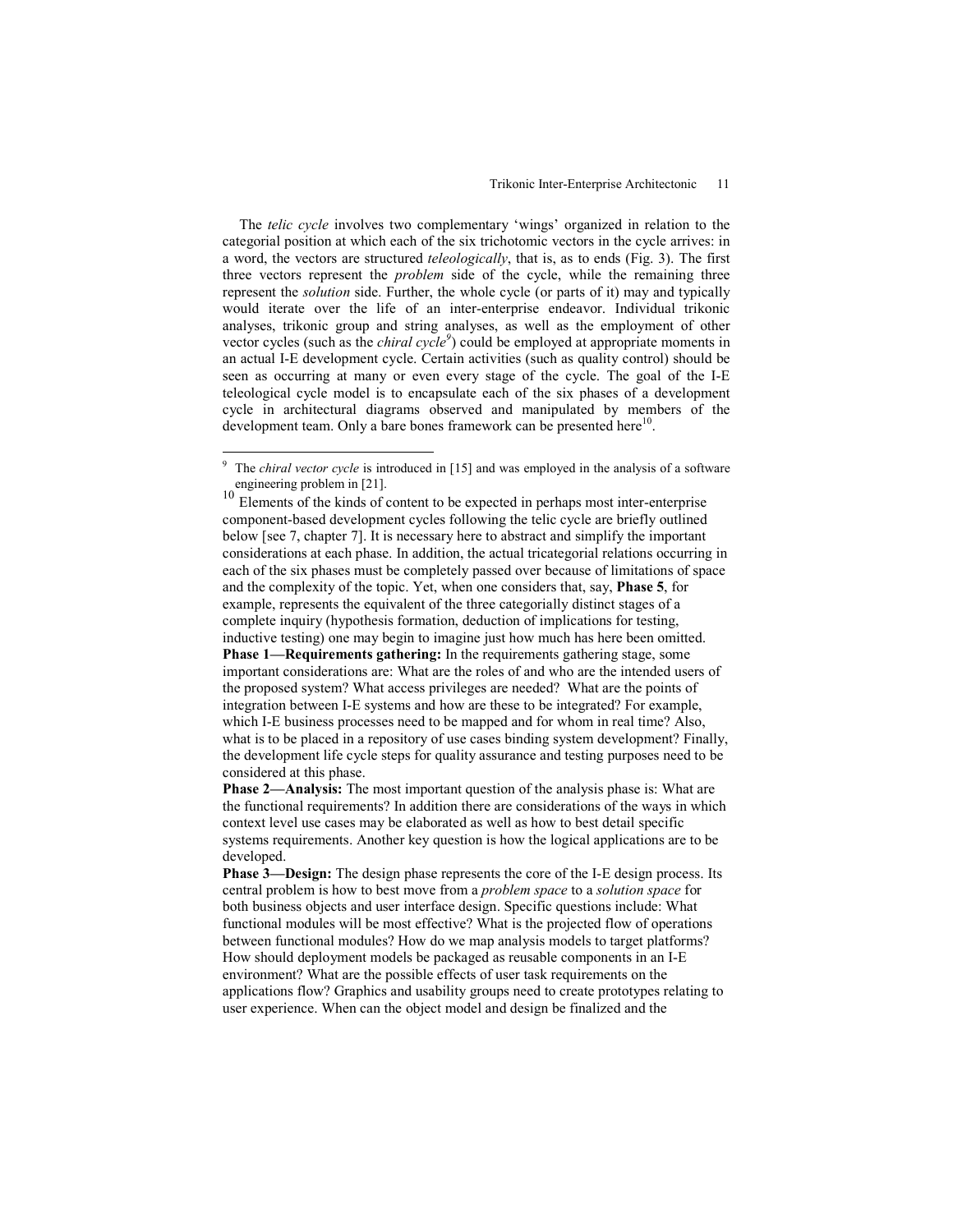Beginning at the **Problem** side of the *telic cycle* with 1) a determination of the requirements which leads logically to 2) a functional analysis of these requirements in relation to the project needs, this wing culminates in 3) a translation of these needs into the design of the I-E system. Then in the **Solution** side 4) the ordering of the phases of project development is followed by 5) testing and piloting culminating in the actual 6) launching of the project. Here, as at other points in the process, vectors, vector pairs, and other vector cycles may also be employed and iterated.

### **6. Summary and Prospects**

 $\overline{a}$ 

An architectonic capable of relating all systems at all stages of inter-enterprise activity could have a significant impact on the ways enterprises would tend to operate in the future. Providing a coherent framework for managing inter-organizational complexity, it has been argued that *Trikonic* could catalyze the creation, development and deployment of new architectures which will almost certainly be needed for I-E analysis, creative synthesis and collaboration, as well as providing a basis for negotiations and decision making at all stages of inter-enterprise development. For example, distributed 'inter-team' diagram observation and manipulation could facilitate negotiations in difficult but crucial decision making processes such as selecting and integrating tools and procedures for increasing interoperability and security in partnered operations [13]. It is anticipated that both systems development and maintenance could be enhanced using appropriate vector cycle diagram

**Phase 5—Testing:** While various forms of quality assurance will necessarily have been involved from the very beginning, the question of how to ensure that functionality in the application meets the requirements needs becomes paramount at the testing level. Here quality assurance is central to the development process. Inevitably this includes consideration of how bugs and system change requests are to be tracked.

**Phase 6—Piloting and Launching:** In the concluding piloting and launching phase we are concerned with what form and when the integration templates will be shipped out. In piloting, the most important questions concern what I-E pilots ought to be initiated. Finally, towards launching, critical questions include when and in what form the new I-E system will be extended to partners.

component repository yield reuse objects? Finally, it is important to consider how the system design document will be updated and how and when the specifications are to be distributed to the development team.

**Phase 4—Development:** While in one sense the design phase melds into the solution side of the cycle, the particular challenge for developers is how best to order the component assembly. The crucial consideration is how the glue code built to assemble components is to be tested (both unit and integrated testing) in the interest of interoperability. It is only at this stage that the application begins, as it were, "to come to life".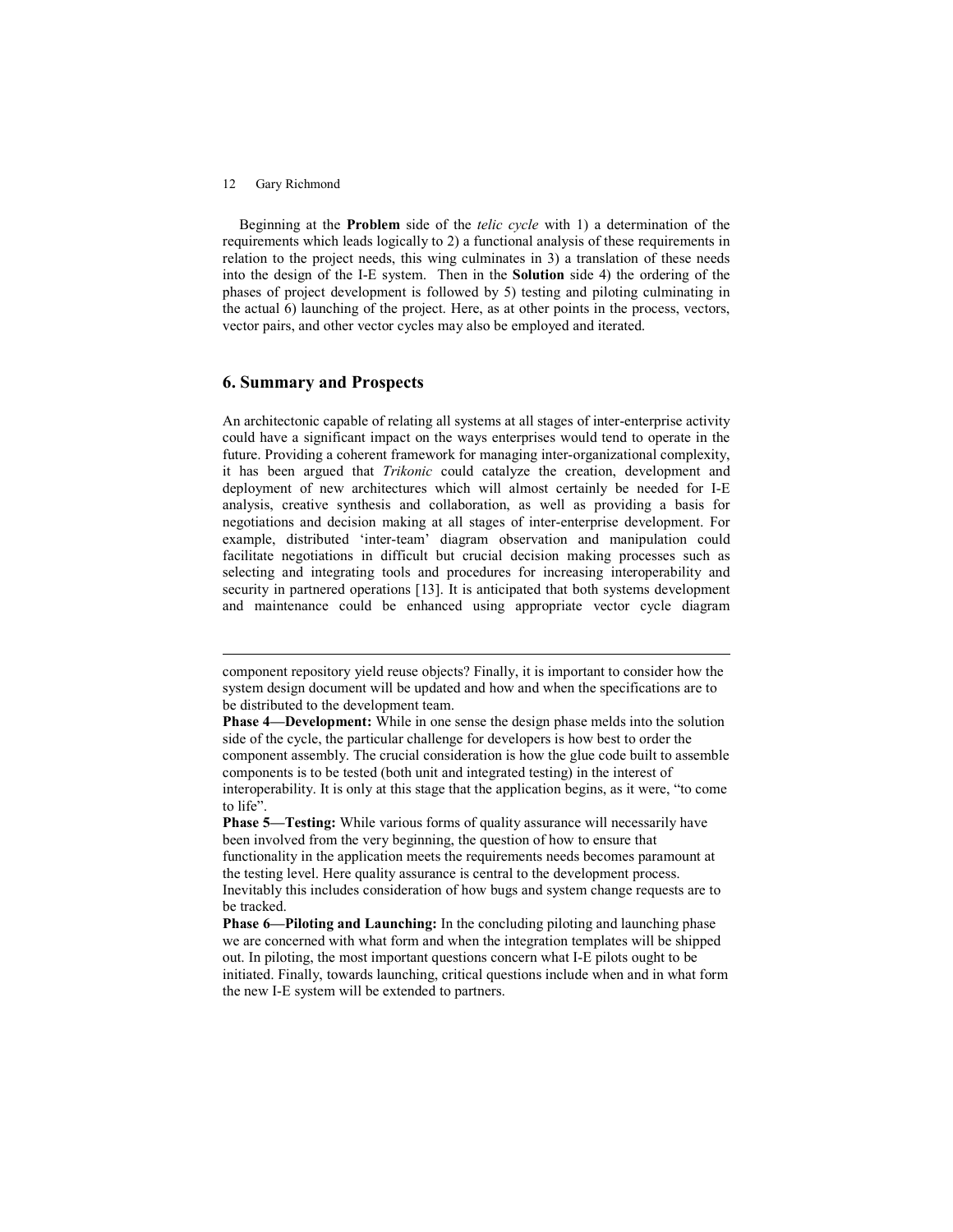observation and manipulation. The creation of reusable, 'evolving' templates of significant vectorial patterns could catalyze the development process.





At the heart of this approach is the esthetic of a *shared reasonableness* being seen as of intrinsic value by all parties involved in a given inter-enterprise activity. This in turn implies an ethics of fairness (involving the idea of *critical commonsense*) to complement the logics needed to help structure the required architectures. Critical commonsense, pragmatic semeiotic, and tripartite inquiry are applied to organizational/inter-organizational development through a methodology which respects both individuals and the enterprises involved. As challenging as the development of such an architectonic framework may in fact be, yet the potential increase in social/business value would seem to make it worth taking up the challenge. It is through the ability to better model patterns and processes that we can have a realistic hope of gaining a modicum of control in the evolution of the new environment since it is "by inferring lawlike connections between salient, repeating features [that] we can bring past observations to bear on current conditions [and so] anticipate and control future occurrences" [8].

The view that an inter-enterprise architectonic could possibly be developed to optimize the way enterprises develop and operate internally and in relation to each other can be made attractive to leaders and decision makers to the extent that they become convinced that it has the potential for significantly benefiting their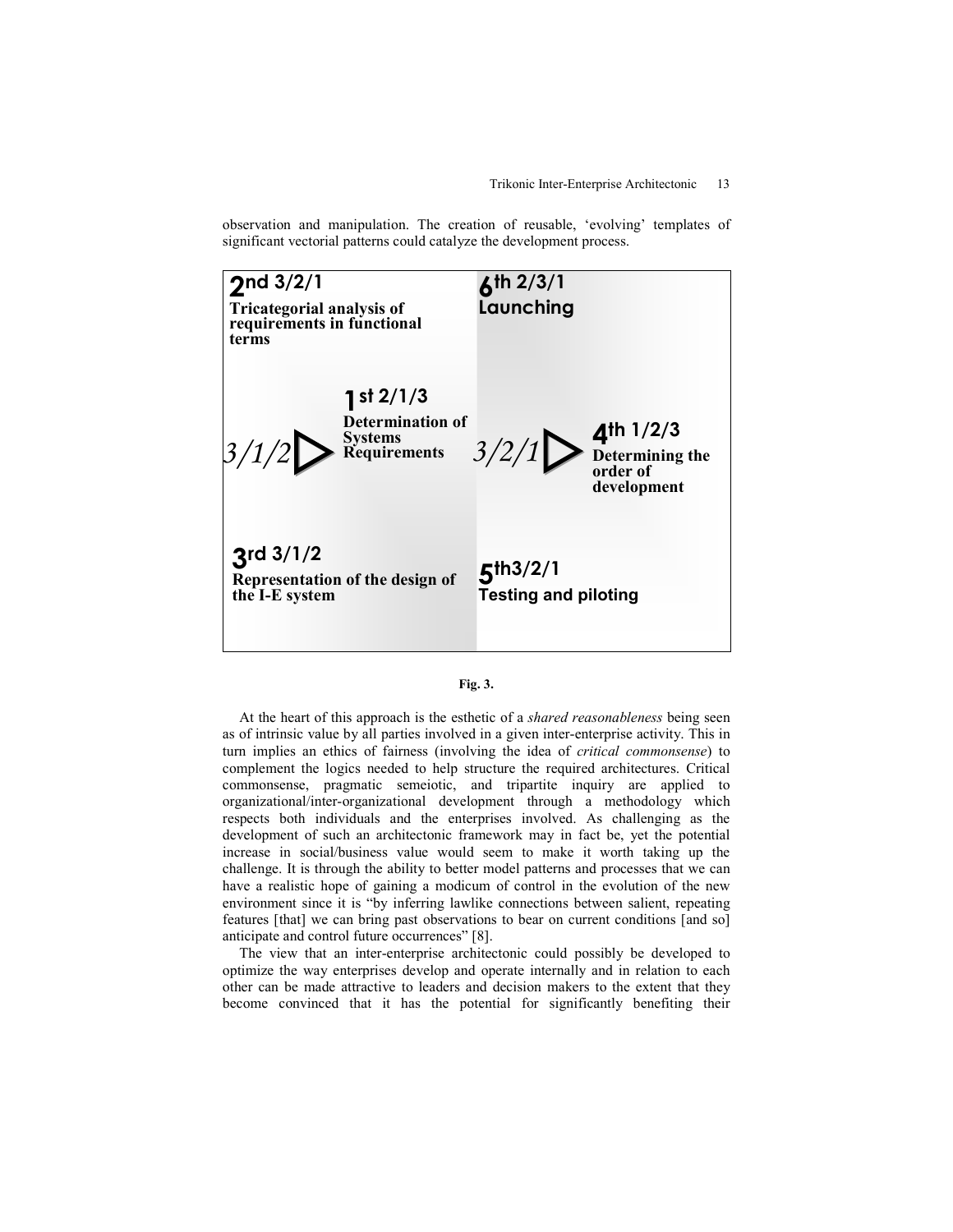organizations should they choose to embrace it. A promising sign is that e-commerce has already begun to address some of the issues discussed here, and such organizations as Oracle and SAP seem dedicated to furthering the development of the requisite architectures. In any event, the expansion of business technology has resulted in a distributed, inter-enterprise, user and consumer-driven landscape which is both novel and ubiquitous, vast both in size and complexity, offering challenges and creative opportunities to those who would act boldly and creatively. In a global environment as unpredictable as is ours, good models can provide "a way of compensating for the perpetual novelty of the world" [8].

It has been argued here that the emerging landscape requires a new paradigm, a veritable inter-enterprise architectonic which is itself capable of evolving. This may prove to be decisive as "ultimately, significant innovation depends on the 'long line': the ability to go beyond cut-and-try recombinations . . . to the more distant combinatorial horizon" [8]. Peirce's category theory and architectonic, especially as diagrammatically represented in *trikonic vector cycle diagram analysis-synthesis,* may prove to be of some considerable heuristic value in evolving a new collaborative paradigm.

## **Acknowledgements**

I would like to acknowledge and thank the IET South Yorkshire Local Network http://www.iee.org/OnComms/Branches/UK/England/NorthE/SYorks/ for their generous support. I am indebted to Simon Polovina for recommending many

pertinent books and papers and to Benjamin Udell for his help in preparing the manuscript for publication.

# **References**

- [CP] *Collected Papers of Charles Sanders Peirce*, 8 vols. Edited by Charles Hartshorne, Paul Weiss, and Arthur Burks (Harvard University Press, Cambridge, Massachusetts, 1931- 1958).
- 1. R. K. Arkins (2005). "Restructuring the Sciences: Peirce's Categories and His Classification of the Sciences." In *Transactions of the Charles S. Peirce Society*. Fall 2006, Vol.42, No. 4.
- 2. J. H. Correa & R. Poschel. (2006). "The Teridentity and Peircean Algebraic Logic." In Proc. of the 14th International Conference on Conceptual Structures (ICCS 2006), Aalborg, Denmark*,,* Lecture Notes in Artificial Intelligence, 4068, Springer-Verlag, Berlin.
- 3. A. de Moor (2005). "Patterns for the Pragmatic Web." In *Proc. of the 13th International*  Conference on Conceptual Structures (ICCS 2005), Kassel, Germany, Lecture Notes in Artificial Intelligence, No.3596, Springer-Verlag, Berlin.
- 4. A. de Moor, M. Keeler, and G. Richmond (2002). "Towards a Pragmatic Web." In *Proc. of the 10th International Conference on Conceptual Structures (ICCS 2002), Borovets, Bulgaria,* Lecture Notes in Artificial Intelligence, No. 2393, Springer-Verlag, Berlin.
- 5. A. de Tienne (2003). "Learning *qua* semiosis." In S.E.E.D (Vol. 3, No. 3)